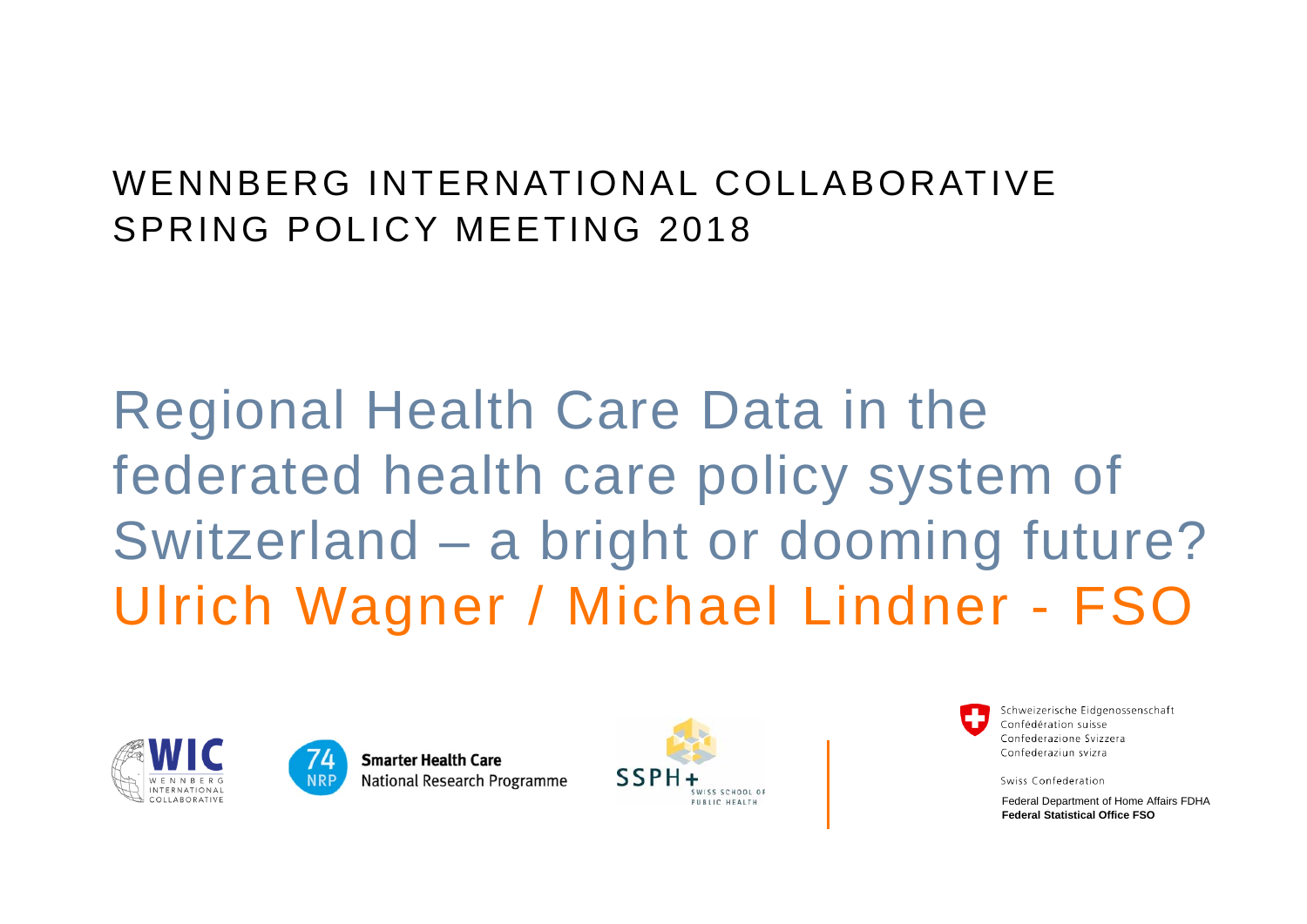## **Contents**

- •Rising health care costs in a governance perspective – problems and chances
- •Health Accounts – Switzerland embedded internationally
- •Cantonal Health Accounts – current state of affairs
- • Cantonal Health Accounts – clearer picture for Long Term Care and benefits of direct comparisons
- •Conclusion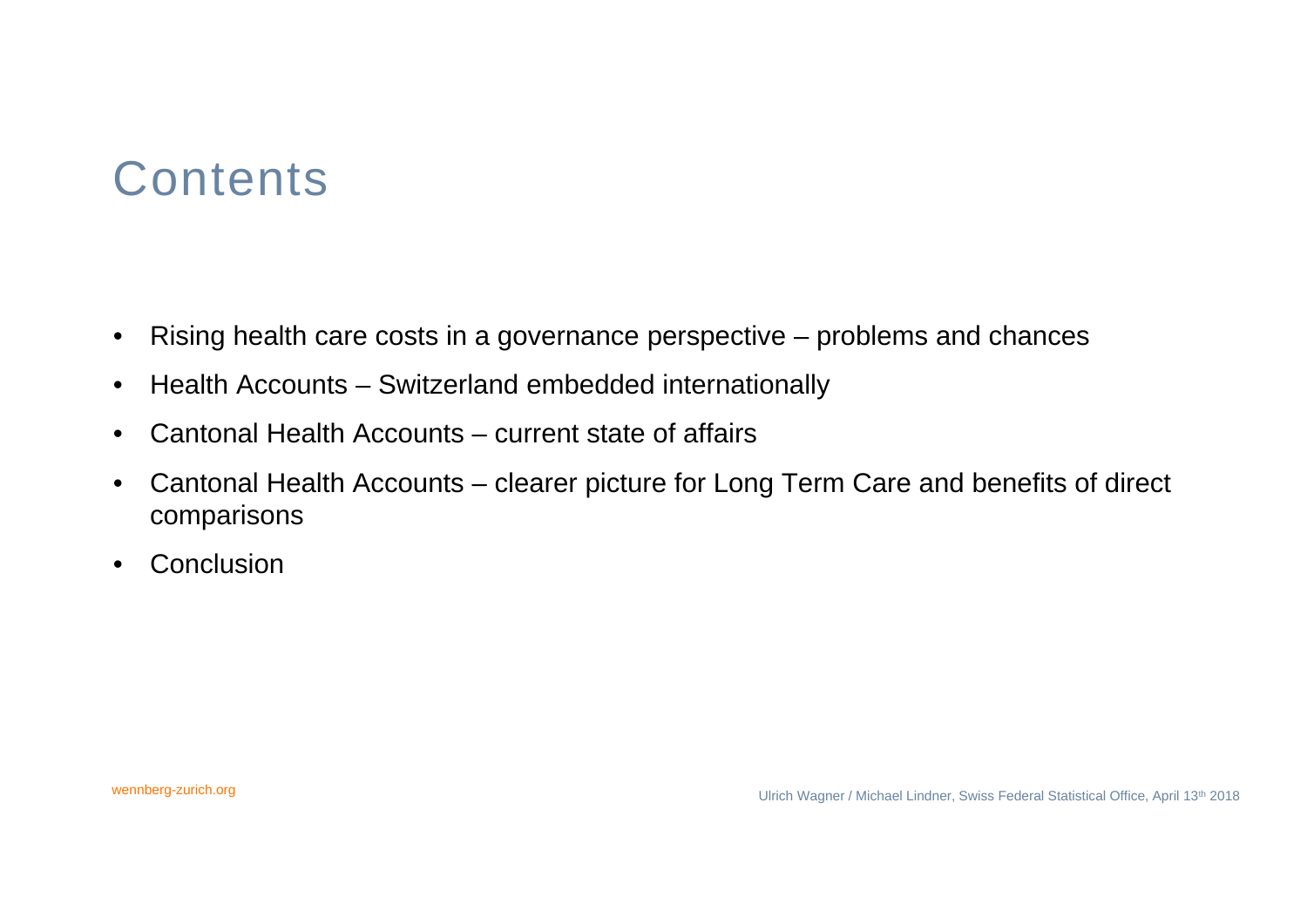### Rising health care costs in a governance perspective – problems and chances

- • Main Public and Policy attention on
	- $\overline{\phantom{0}}$ sickness funds & rising premiums each year
	- $\overline{\phantom{0}}$ the federal government (held as politically responsible)
	- $\overline{\phantom{0}}$ Hospital data
- • Limitations:
	- $\overline{\phantom{m}}$ sickness funds finance only 35% (28 bn) of total health care costs (78 bn) $\rightarrow$  neglecting big positions like 28% (22 bn) of Out-Of-Pocket-Payments
	- Cantons bear the primary responsibility for health services on the provider's perspective, federal government mainly for the financing perspective
	- $\overline{\phantom{m}}$ Hospitals are responsible for 35% (27 bn) of health care costs
- $\bullet$  $\bullet \rightarrow$  Public and Policy attention is lopsided, **but seem very much driven by the fact that only data about sickness funds & hospital data are available "on time"**

wennberg-zurich.org **Education Statistical Chinael Lindner**, Swiss Federal Statistical Office, April 13<sup>th</sup> 2018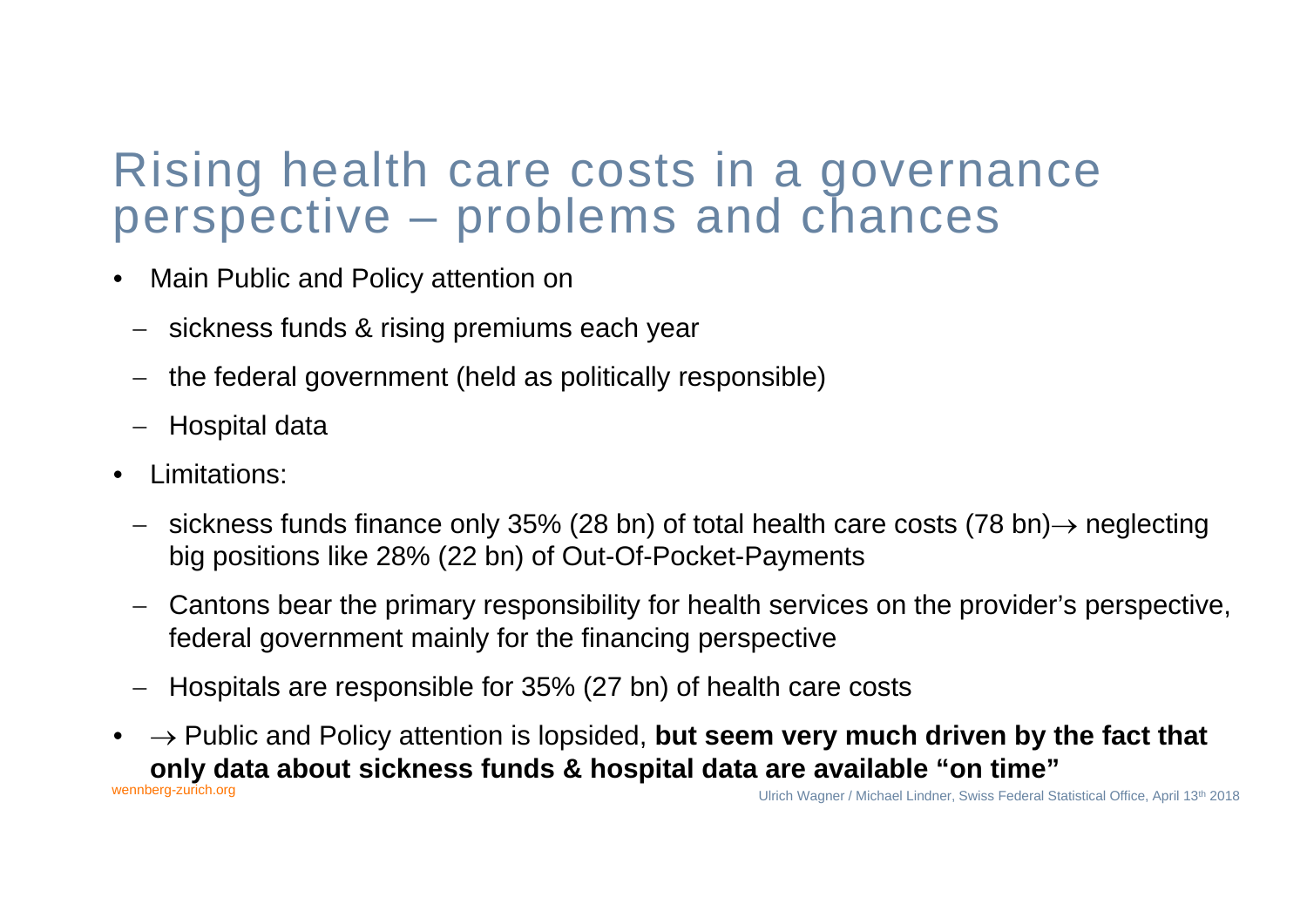## Health Accounts – Switzerland int. embedded

- • National Data: 77bn costs, presented in 4 dimensions:
	- •Providers, e.g. hospitals, institutions, doctors, dentist.,
	- •Functions, e.g. curative inpatient, curative outpatient, long term care
	- •Schemes, e.g. state, sickness funds, accident insurance,…
	- •Sources, e.g. state, corporations, households
	- $\bullet$  International comparability guaranteed through:
		- • A common framework, laid out in the manual "Systems of Health Accounts" (Joint Collection by OECD, Eurostat and WHO **including extensive validation efforts**)
		- •Classification, Definitions, delimitations
		- •Enough room for national solutions  $\rightarrow$  Swiss National Health Accounts able to highlight information of national interest

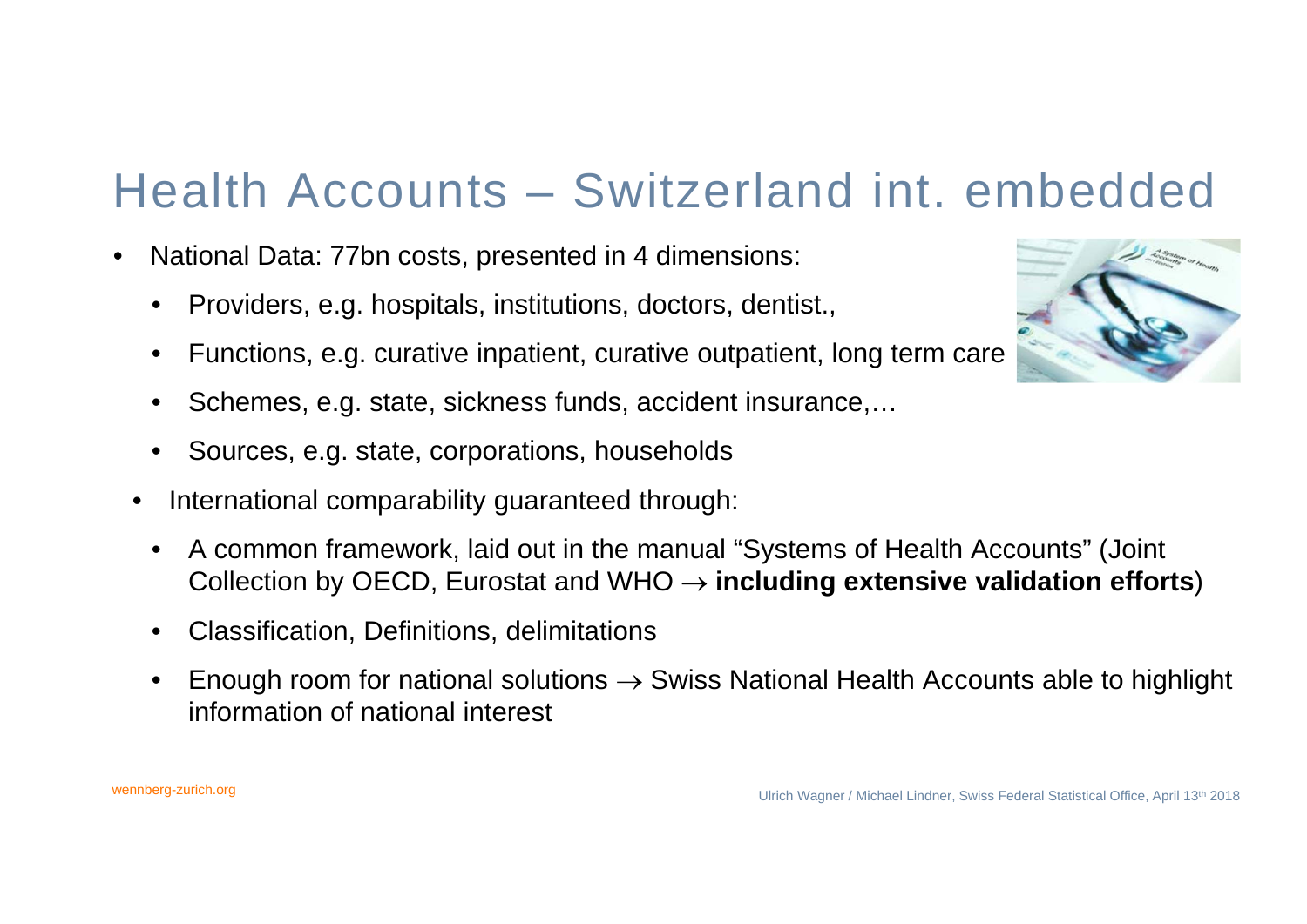### Health Accounts – System for Switzerland - the model

|                     | I) Klassifikation                    | <b>II)</b> Deten |                                       | III) Methodik                                                                                                        |                                                                                                                   | IV) Warte (Mio.)                                                                                                                   |               | V) Qualitätsbericht |                          |                     |
|---------------------|--------------------------------------|------------------|---------------------------------------|----------------------------------------------------------------------------------------------------------------------|-------------------------------------------------------------------------------------------------------------------|------------------------------------------------------------------------------------------------------------------------------------|---------------|---------------------|--------------------------|---------------------|
|                     |                                      | Position         |                                       | Quelle                                                                                                               | Haupt-Variablen                                                                                                   | Annahmen, Methodik, Periodizität                                                                                                   | einzeln Summe |                     | Punkt-<br>schät-<br>zung | Fortschrei-<br>bung |
|                     | A Krankenhäuser                      | Nr. 1            | Krankenhäuser                         | (1) KS Statistik<br>(2) MS-Statistik                                                                                 | Ertrag, Kosten, Defizitde-<br>ckung, Beiträge, Pflege-<br>tage                                                    | Ertrag+Defizitdeckung+unged. Defizit,<br>plausibilisiert - Exporte, ökonometrisch<br>geschätzt über Pflegetage                     | 27148         | 27'148              |                          | 5 Out               |
|                     | <b>B SOMED</b>                       | Nr. 2            | <b>SOMED</b>                          | <b>SOMED-Statistik</b>                                                                                               | Autwand                                                                                                           |                                                                                                                                    | 12'640        | 12'540              |                          | 6 Sehr gut          |
|                     | C Arzte                              | Nr. 3            | Arzte                                 | (1) Datensatz medi-<br>suisse FMH (2) Gewen<br><b>bestatistik</b><br>(3) FMH Ärztestatistik<br>(4) Extrapolation KVG | (a) AHV-Einkommen Ärzte<br>(b) Anteil "Mixed Income"<br>$(c)$ # Arzte                                             | nur 2009: Punktschätzung: Er-<br>trag+(a/b)*c<br>ab 2010: Retropolation über Annahme:<br>Wachstum Total = Wachstum KVG [aus<br>(4) | 15427         | 15'427              | 5 Gut                    | 2 Schwach           |
|                     | D Zahnarztpraxen                     | Nr. 4a           | Zahnarztpraxen                        | Statistik SSO, Buchhal-                                                                                              | (a) Entrag pro Praxis                                                                                             | Ertrag- arb                                                                                                                        | 4019          | 4'248               |                          | 4 Genügend          |
|                     | Zahnidiniken                         | Nr. 4b           | Universitäre Zahnklini-<br>ken        | tung und # Praxen<br>Statistik Hochschul-<br>finanzen (BFS)                                                          | (b) Anzahl Praxen<br>Aufwand Dienstleistungen                                                                     |                                                                                                                                    | 49            |                     |                          | 6 Sehr Gut          |
|                     | E Ambulante Leis-<br>tungserbringer  | Nr. 5a           | Psychotherapeuten                     | (1) FSP-Daten, (2) nicht<br>korrespondierende<br>KVG-Zeitreihe (Ärzte)                                               | Ertrag, Extrapolation                                                                                             | nur 2012: Studie FSP (1)<br>ab 2013: Retropolation über Annahme:<br>Wachstum Ertrag . Wachstum KVG<br>Arzte sici (2)               | 544           | 4'407               | 5 Gut                    | 2 Schwach           |
|                     |                                      | Nr. 5b           | Physio, Ergo, Logo,<br>Chiro.         | (1) korrespondierende<br>KVG-Zeitreihe (2)                                                                           | Extrapolation, Fixfaktor                                                                                          | Ertrag = a*150%                                                                                                                    | 1'558         |                     |                          | 2 Schwach           |
|                     |                                      | Nr. Se           | Hebammen                              | Fixfaktor                                                                                                            |                                                                                                                   |                                                                                                                                    | 82            |                     |                          | 2 Schwach           |
|                     |                                      | Nr. 5d           | Spitex (nur Pflege,<br>ohne Haushalt) | <b>Spiter-Statistik</b>                                                                                              | (a) Ertrag Total.<br>(b) Stunden Haushalt<br>(c) Stunden Pflege<br>(d) Anzahl Mahlzeiten<br>(e) Umrechnungsfaldor | Ertrag Pflege = a* [b/(b+c+d*e)]                                                                                                   | 1312          |                     |                          | 6 Sehr Gut          |
|                     |                                      | Nr. Se           | Pflege durch Angehö-<br>rige          | (1) AHV-Sonderauswer-<br>tung (2) Anteil 25%                                                                         | (a) AHV-Hiftosenentschä-<br>digung zu Hause<br>(b) Anteil 25%                                                     | Ertrag+ arb+a*25%                                                                                                                  | 140           |                     | 5 Gut                    | 3 Ungenü<br>gend    |
|                     |                                      | Nr. 5f           | Pflege d. Angehörige                  | IV-Sonderauswertung                                                                                                  | Hiffgsenent, zu Hause                                                                                             |                                                                                                                                    | 391           |                     |                          | 5 Gut               |
|                     |                                      | Nr. 5g           | Privat finanz, Pflege                 | B,S,S Studie                                                                                                         | (a) Anzahl Klienten<br>(b) Durchschnittspreis                                                                     | Ertrag = a *b                                                                                                                      | 414           |                     |                          | $6$ Cut             |
|                     |                                      | Nr. 5h           | Emährungsberatung                     | (1) korrespondierende<br>KVG-Zeitreihe (2)<br>Fixfaktor                                                              | (a) Extrapolation<br>(b) Fixfaktor                                                                                | Ertrag+ a*b+a*200%                                                                                                                 | 34            |                     |                          | 2 Schwach           |
|                     |                                      | Nr. Ei           | Sonstige                              | Resticategorie KVG                                                                                                   | Ausgaben                                                                                                          |                                                                                                                                    | 215           |                     |                          | 4 Genügend          |
| wennberg-zurich.org |                                      | Nr. 5            | Sonstige                              | Restkategorie UVG                                                                                                    | Ausgaben                                                                                                          |                                                                                                                                    | 130           |                     |                          | 2 Schwach           |
|                     | F Unterstützende<br>Dienstleistungen | Nr. 6a<br>Nr. 6b | Labore<br>Rettung, staatlich          | MwSt. Statistik<br>Finanzstatistik                                                                                   | Umsatz ohne Exporte<br>Ausgaben                                                                                   |                                                                                                                                    | 1025<br>105   | 1'460               |                          | 5 Gut<br>6 Sehr Gut |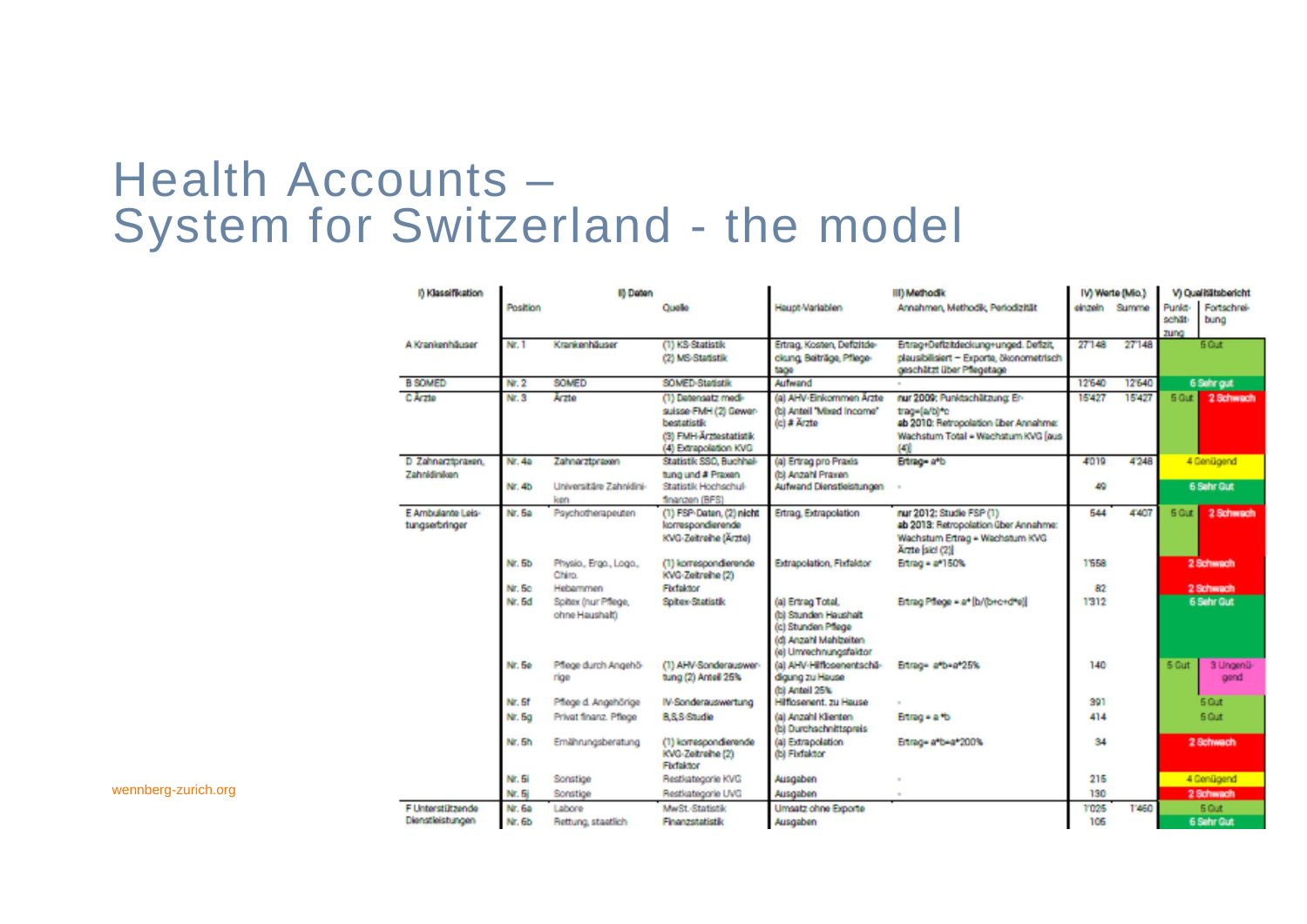## Health Accounts – Switzerland int. embedded in the SHA System of OECD/WHO/Eurostat

Results:

- • System of Health Accounts (SHA) 2011 generates consistent and comprehensive data on health spending, and answers the following three basic questions:
	- What kinds of health care goods and services are consumed?
	- Which health care providers deliver these goods and services?
	- Which financing scheme pays for these goods and services?
- • The answers can be used as a monitoring and evaluation tool to track changes in policy priorities and so to contribute to evidence-based policy-making through
	- \_\_\_\_\_\_ transparency, comprehensiveness and comparability by standardized methodologies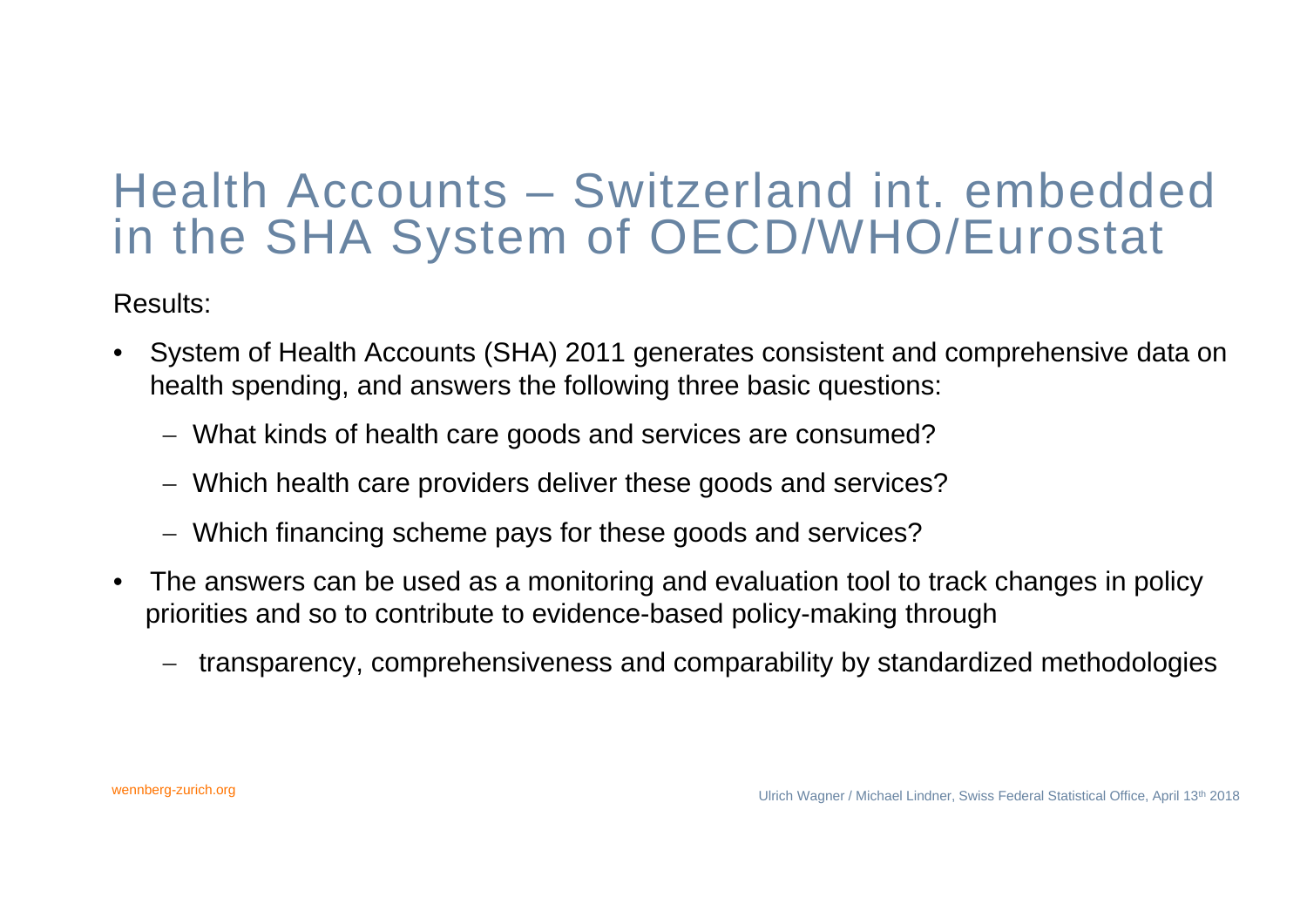## Health Accounts – Switzerland int. embedded in the SHA System of OECD/WHO/Eurostat

- •Results:
- $\equiv$  The case of Switzerland: Results in the OECD Data Base, publications like "Health at a Glance" or the 2011 OECD/WHO Review of the Swiss Health System
- $\overline{\phantom{m}}$  Used in most discussions concerning the Swiss Health System (right now: i.e. care density or the "report of the expert group for cost reduction in the social health insurance")
- $\overline{\phantom{0}}$  But no systematic benchmarking, no systematic uncovering of weak spots and their (root-) causes, no ambitious goal setting (although high goals could be reached, which is demonstrated by other countries) on the level which is responsible for "structure"
- •Hypothesis:
- $\overline{\phantom{m}}$  This is because the data on the relevant (cantonal) level as in means of cantonal heatlh accounts are not yet available and comparable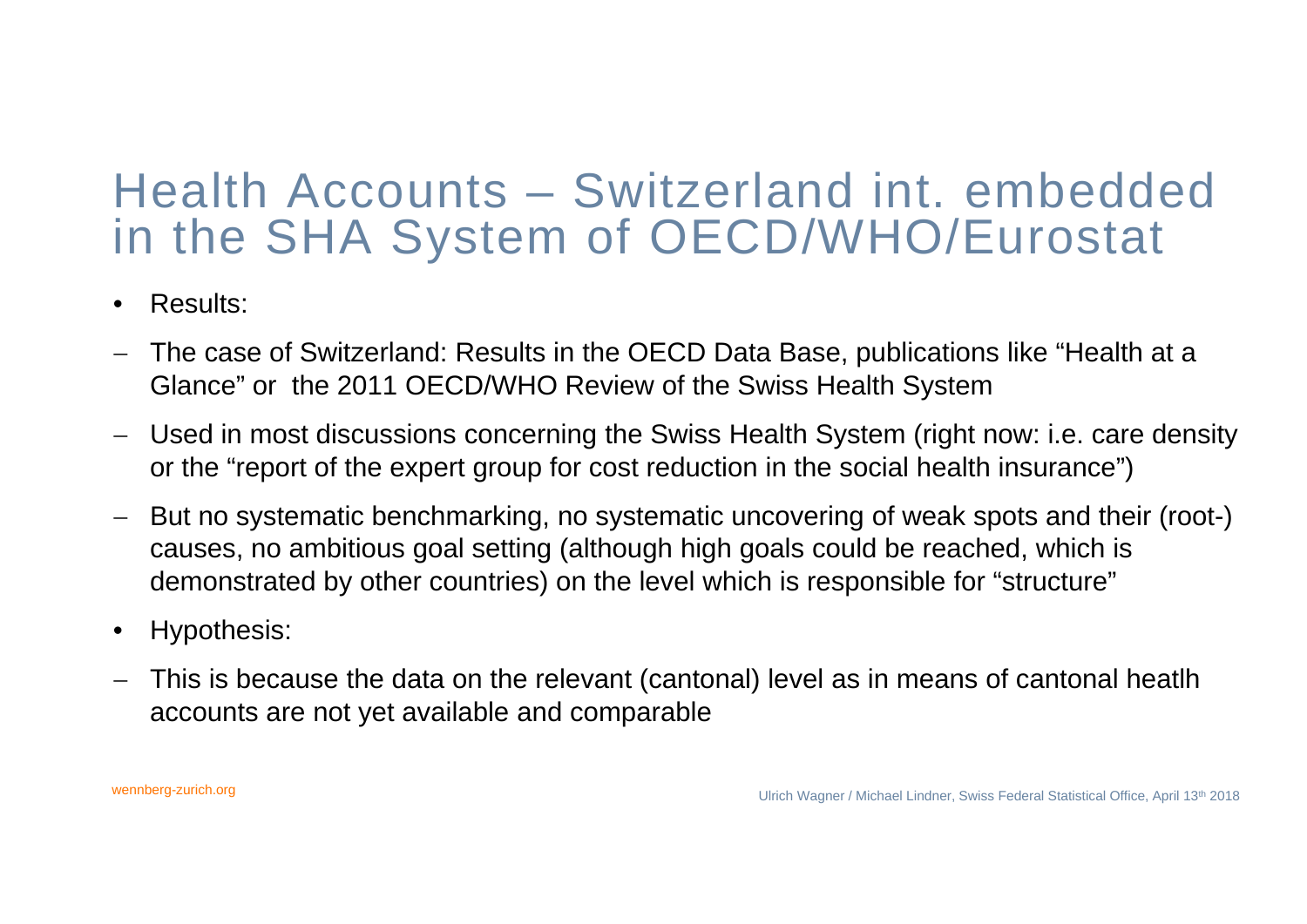#### Cantonal Health Accounts  $\mathcal{L}_{\mathcal{A}}$  , where  $\mathcal{L}_{\mathcal{A}}$  is the set of the set of the set of the set of the set of the set of the set of the set of the set of the set of the set of the set of the set of the set of the set of the set of the current state of affairs (1)

- • Cantonal Health Accounts up to now only in the Canton of Vaud (3rd largest canton, 9 % of Swiss population, Capital Lausanne)
- •Slowly increasing interest, e.g. in the Cantons of Geneva and Basle-City

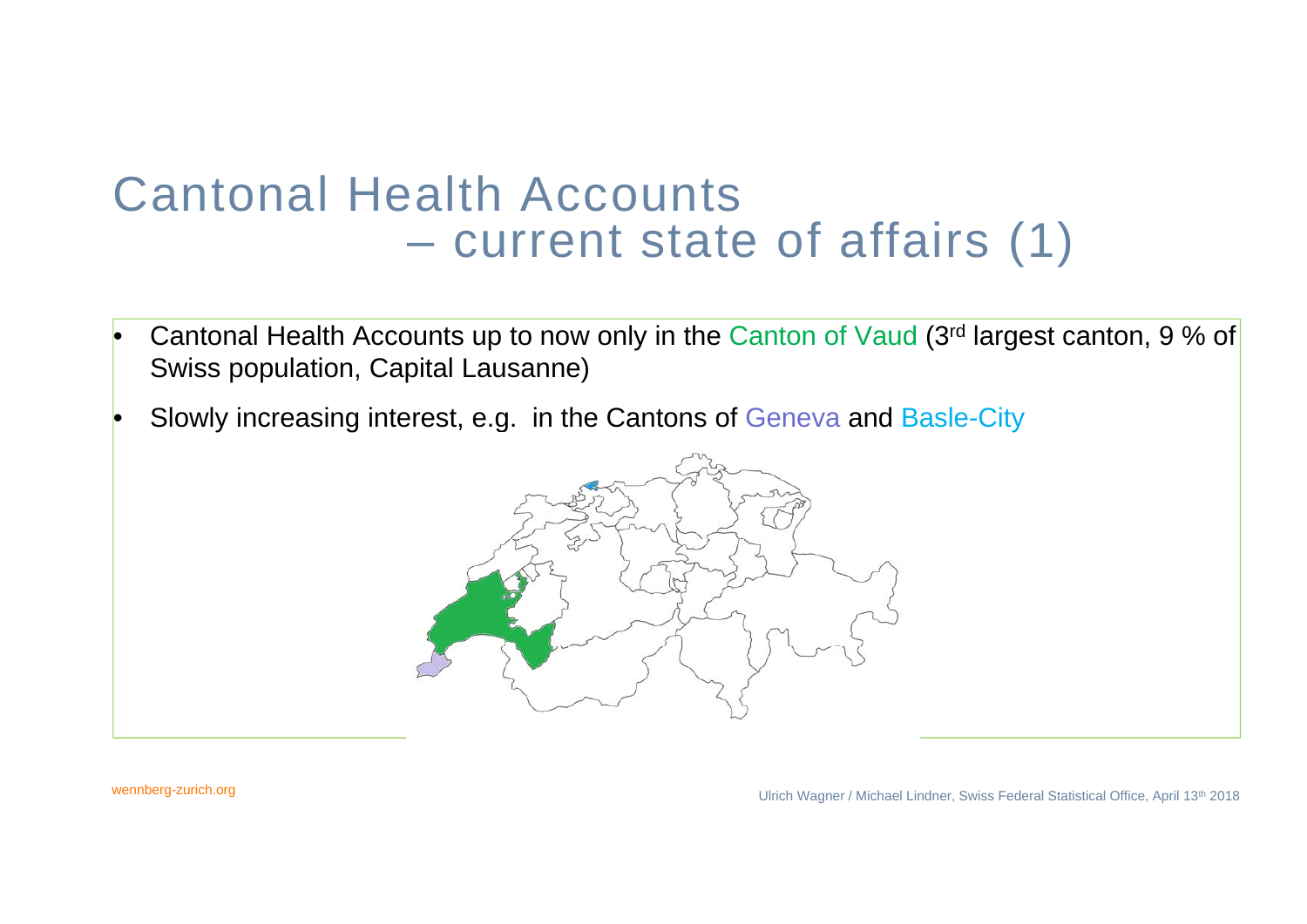#### Cantonal Health Accounts **Line Communication** current state of affairs (2)

 $\bullet$ Results of the Canton of Vaud (VD) in comparison to national data (CH)



- • $\bullet\;\;\rightarrow$  Very similar total of overlapping per capita expenditure (after delimitation corrections for "out of canton financing" as well as "research and training")
- ••  $\rightarrow$  Canton of Vaud possibly a "small Switzerland" / "microcosm"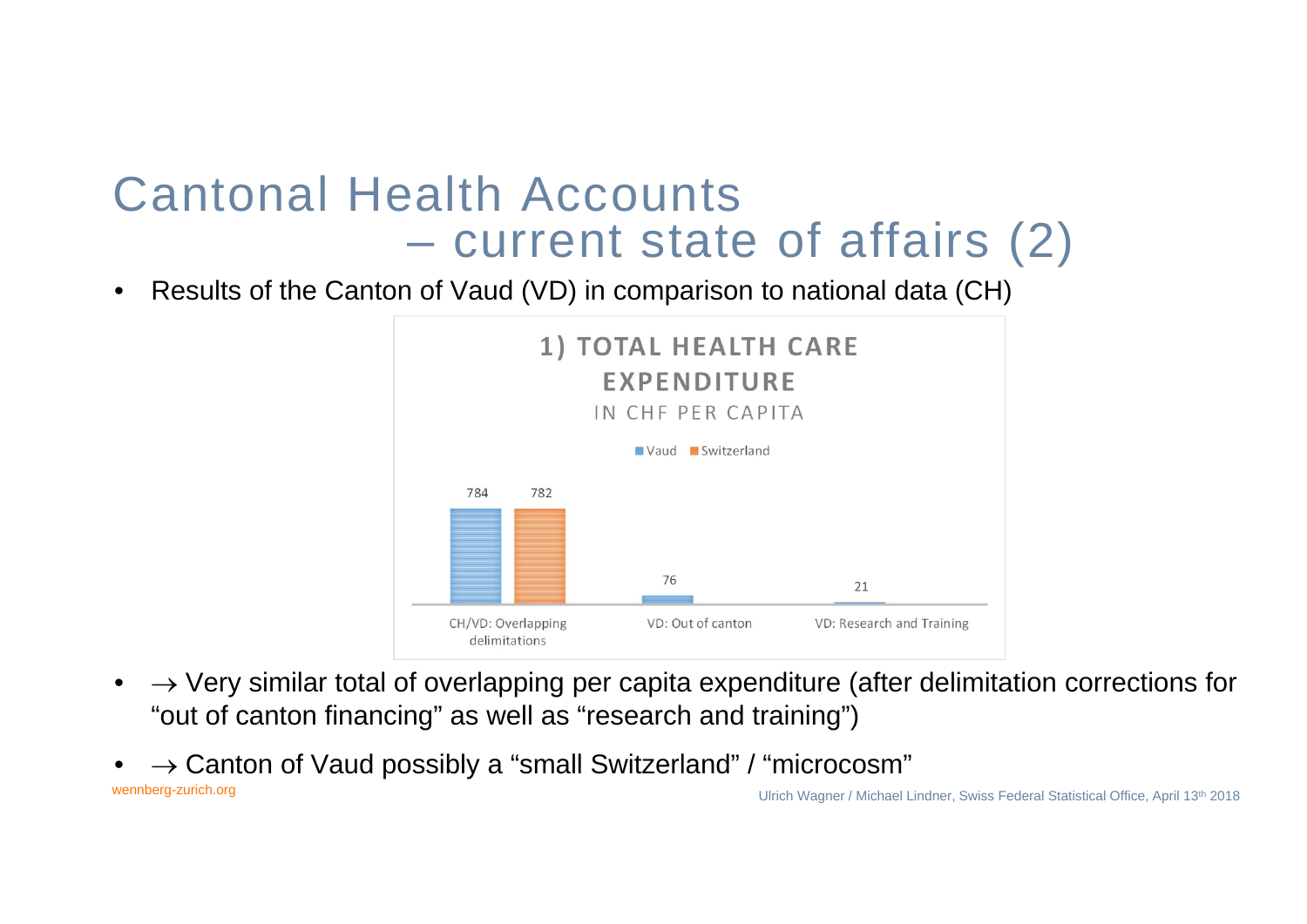#### Cantonal Health Accounts **Line Communication** current state of affairs (3)



- • $\bullet \quad \rightarrow$  More similar (and probably precise) data for financing schemes than for providers
- • $\bullet\;\;\rightarrow$  unclear whether real differences or because of different accounting standards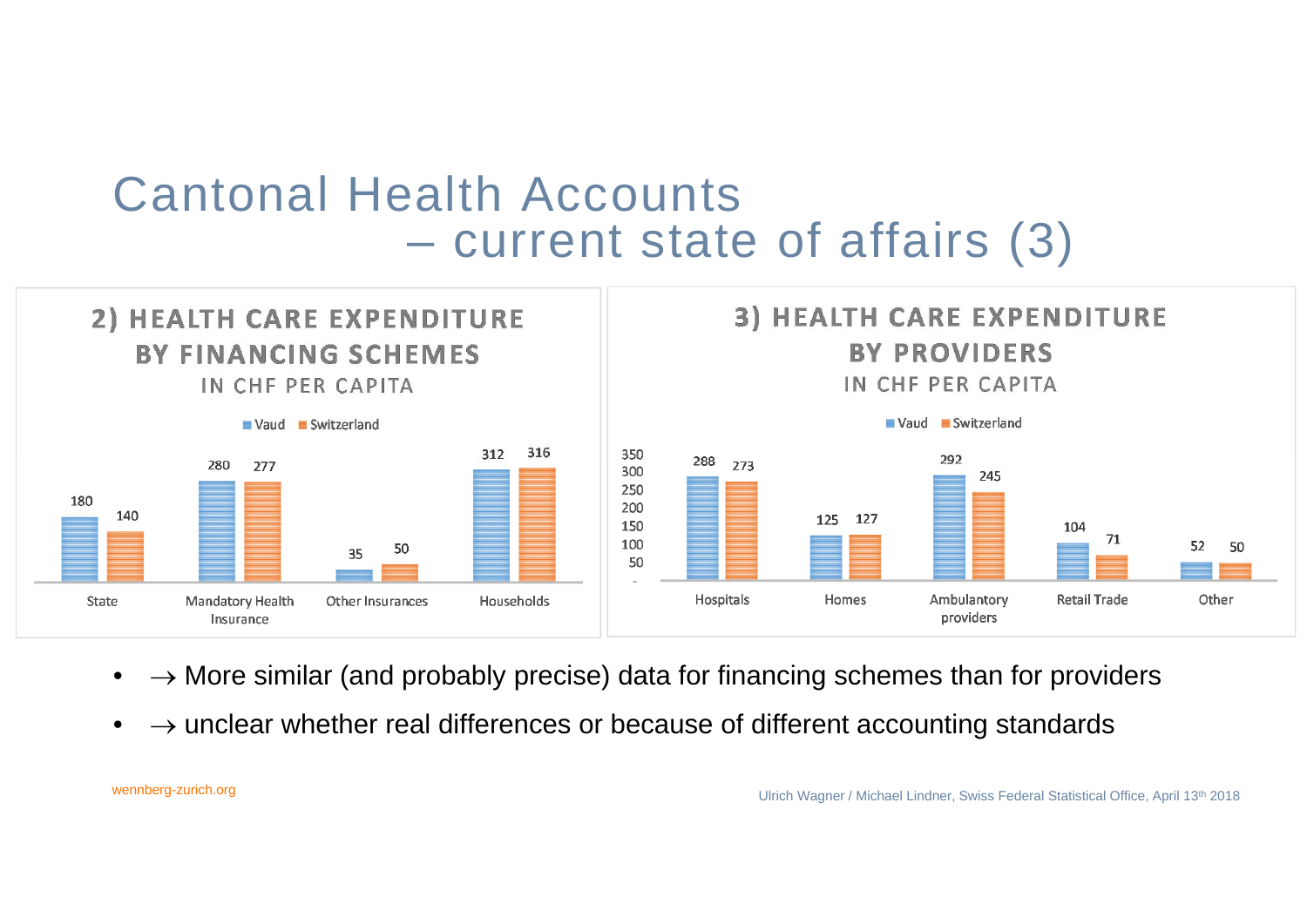# Cantonal Health Accounts – clearer picture for Long Term Care and benefits of direct comparison (1)

- •The cantons of Neuchâtel and Schwyz could be apt for comparison
- •Similar population size (178'000 vs 155'000)
- •Comparable structure (as measured by other indicators, e.g. age distribution)
- •But culturally very different (French vs. German, leftist? vs. libertarian?)
- •Long Term Care with the most reliable data
- •practically no intercantonal patient fluxes, so data is quite reliable
- •Measured by full surveys conceptualized by the FSO
- •Political responsibility mainly by the cantons

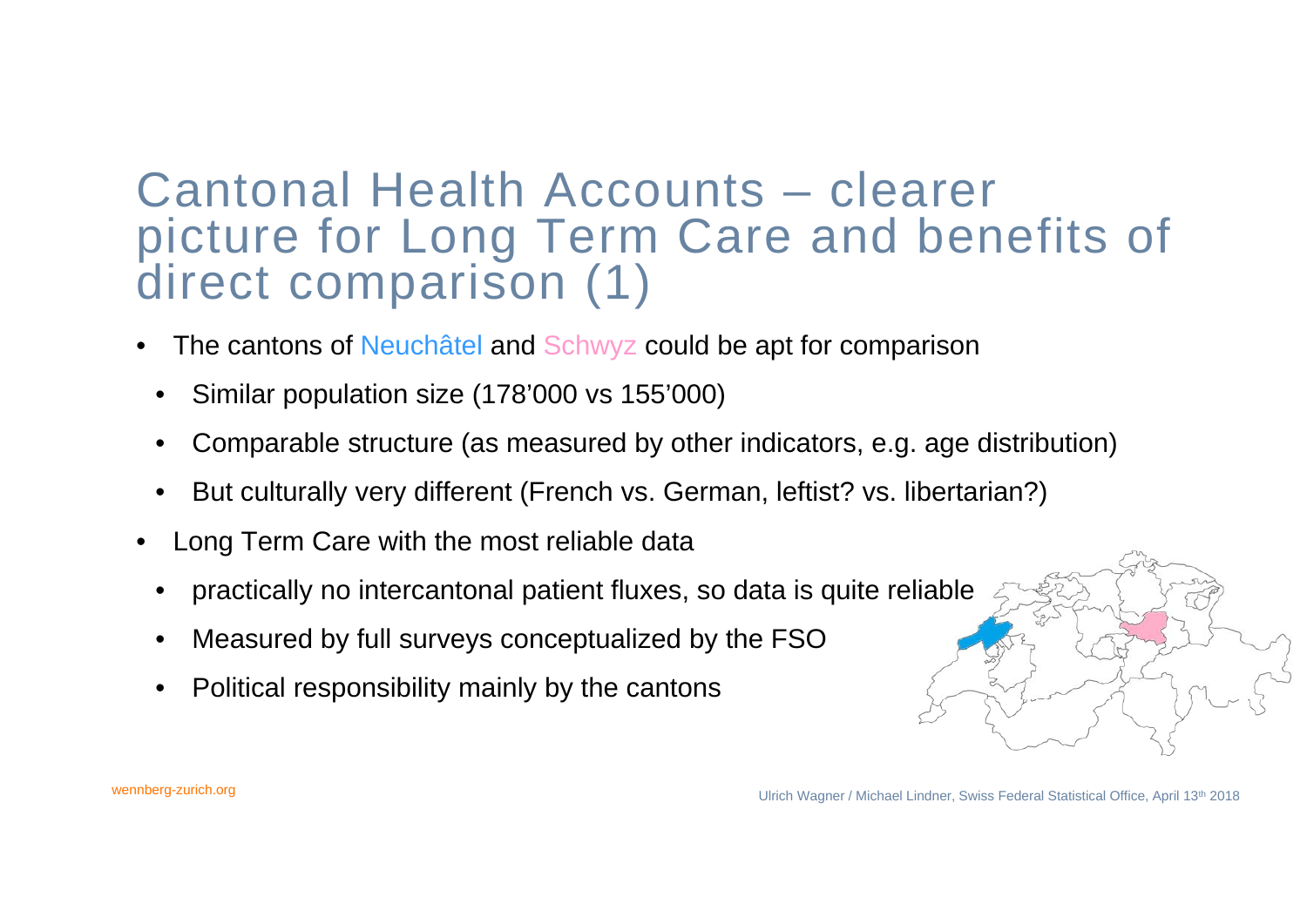# Cantonal Health Accounts – clearer picture for Long Term Care and benefits of direct comparison (2)

•MHI data represent only a bit of total LTC costs  $\rightarrow$  data not representative  $\rightarrow$ similar phenomenon for other providers / functions





wennberg-zurich.org entitled and the Ulrich Wagner / Michael Lindner, Swiss Federal Statistical Office, April 13<sup>th</sup> 2018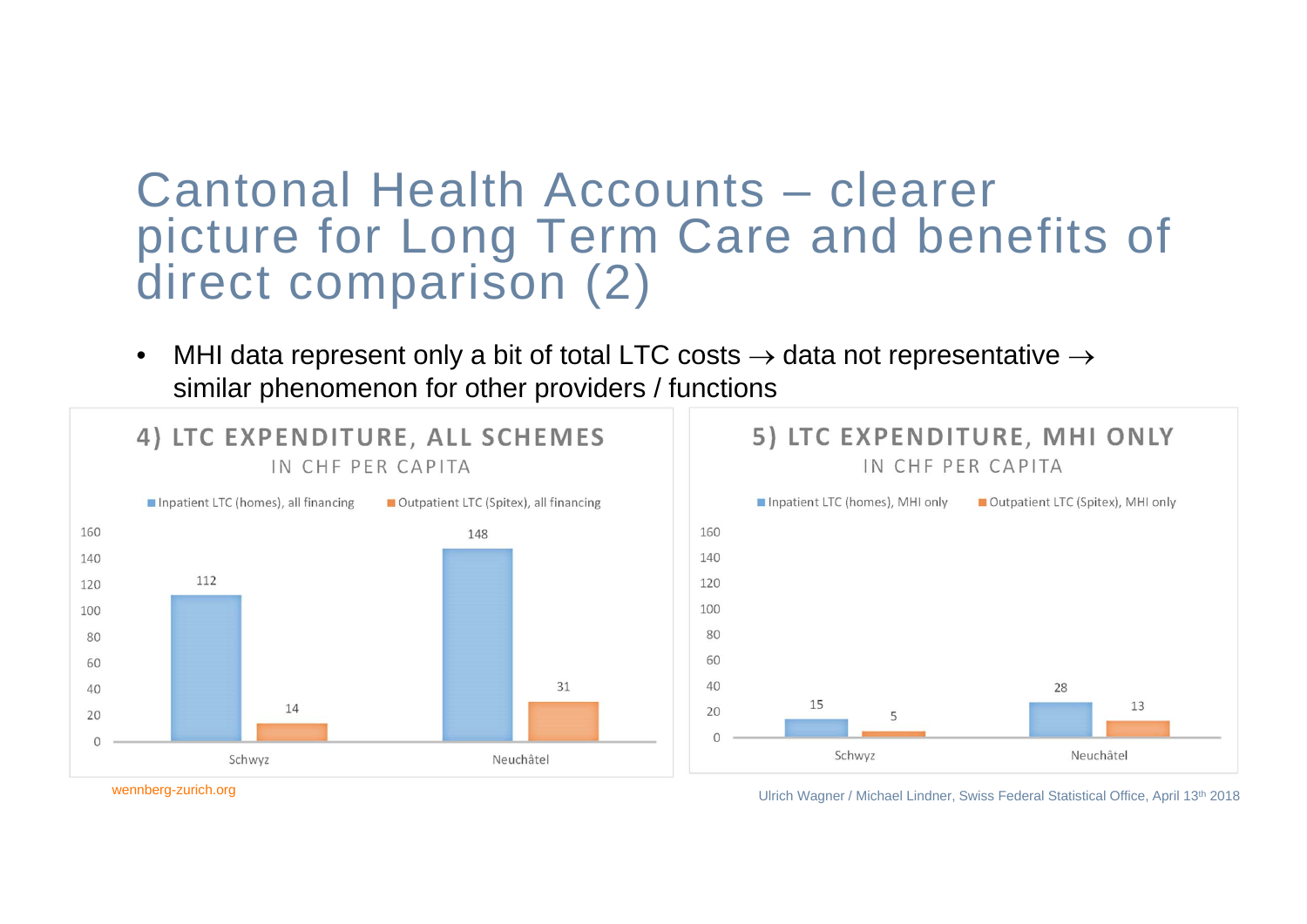# Cantonal Health Accounts – clearer picture for Long Term Care and benefits of direct comparison (3)

- $\bullet$  Limitation: No data about:
	- •privately financed long term care
	- • household production (known on federal level, on cantonal level possible if sample would be enhanced)
- $\bullet$  Hypothesis: "saving money for inpatient homes by promotion outpatient LTC home care instead of inpatient LTC homes" (OBSAN study with nonmonetary data)

 $\rightarrow$  can be rejected for the pair Neuchâtel / Schwyz

 $\rightarrow$  not so clear for other cantons like Vaud (rank 4 of 26 for outpatient costs per capita, rank 20 of 26 for inpatient costs per capita)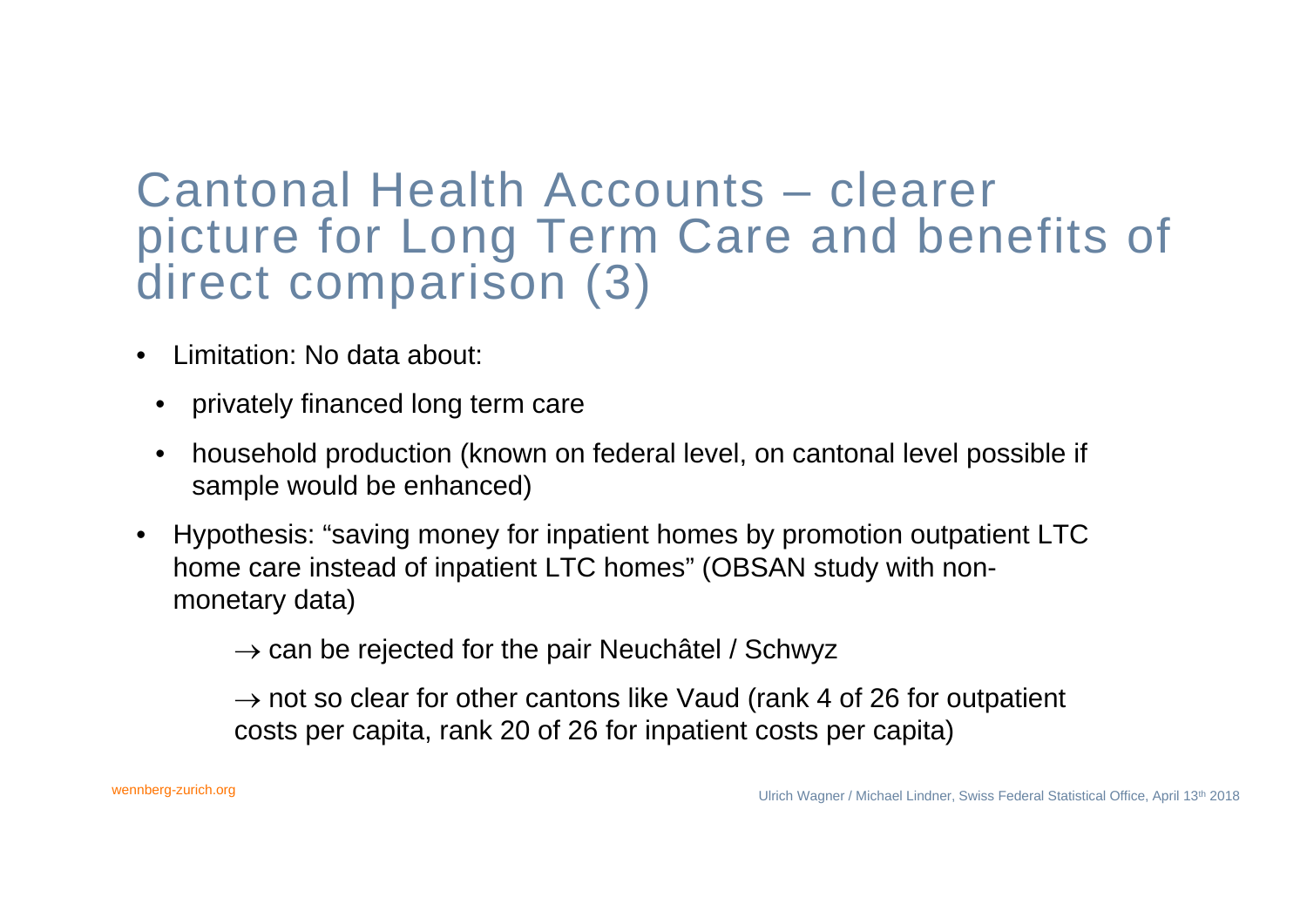## Conclusion (1)

- $\bullet$  With the SHA – Framework an accepted and well introduced framework to systematize cost according to health providers, functions, schemes and sources is available and works as a benchmarking system. The structure and processes (methodologies) to collect and validate the data are at hand and not only Switzerland benefits from this
- $\bullet$  On the Swiss Federal level many processes are already standardized to collect specific data on the cantonal level to use on the federal / intern. level
- $\bullet$  A Data gap on the cantonal level seems evident (MHI finances only 35% of total health expenditure and is treated as the only reliable data source for policy)  $\rightarrow$ insufficient from a holistic / systemic point of view, e.g. as shown with respect to LTC
- $\bullet$  The canton Vaud has the cantonal health account and seems to be willing and able to formulate an holistic cantonal health policy with no non-observable shifts between providers and financing schemes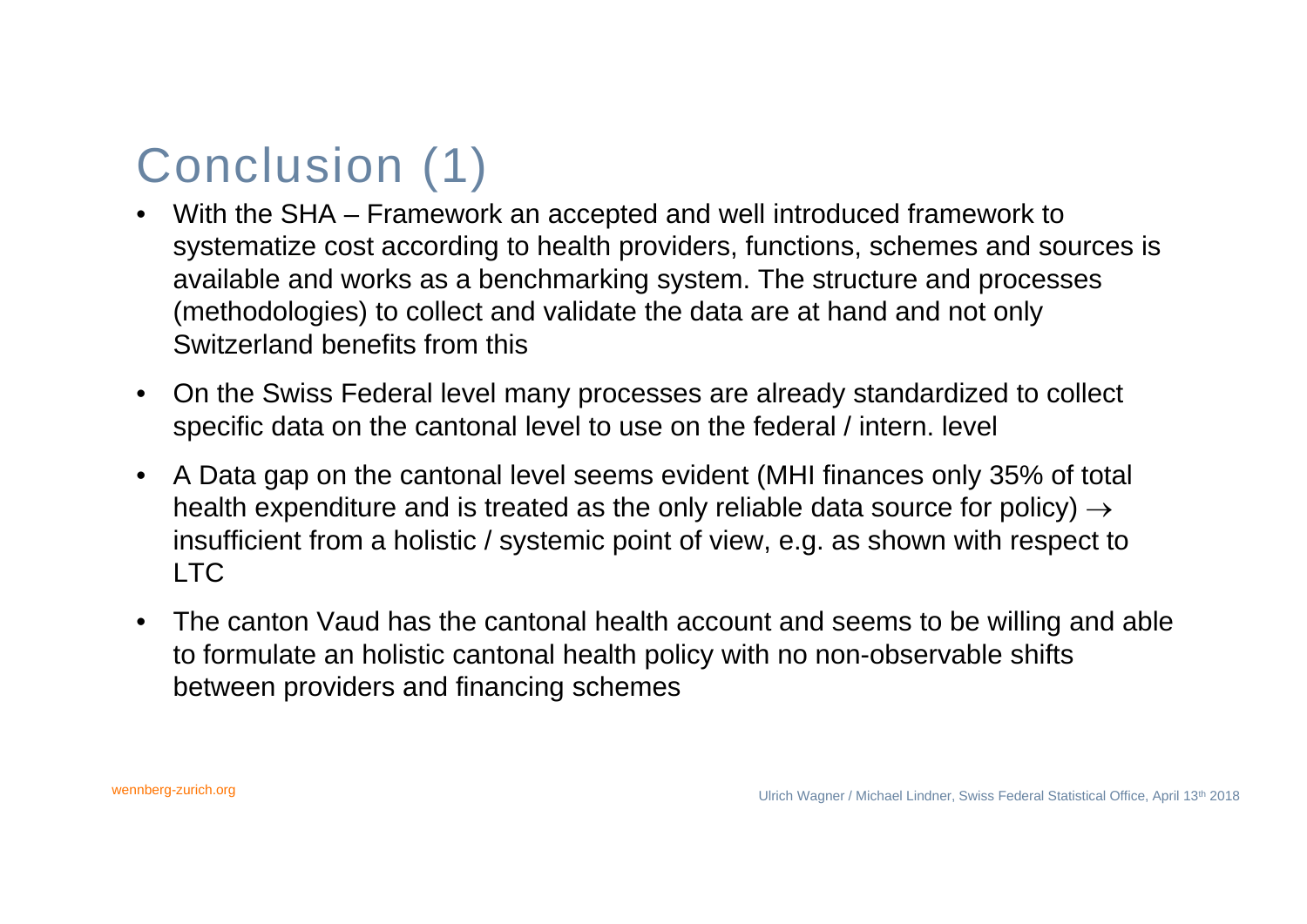## Conclusion (2)

- • First approaches to build up other cantonal health accounts to gain overview of money flows in the respective system can be recognized in two cantons
- $\bullet$  The FSO would be able to realize a coordinating function to standardize the relevant methodologies in collection, sample and processes
- $\bullet$  The relationship between the FSO and the Cantons can be similar to the relationship of OECD etc. to the respective nation states  $\rightarrow$  a heavily standardized and possibly centralized set of data apt for benchmarking seems like the necessary collateral of a highly decentralized and federative structure and can preclude policy standardization forces. Thus the potential for decentralized policy innovation is safeguarded: **"centralized health care data with decentralized policy innovation" as an alternative to "centralized health care policy".**
- $\bullet$  A systematic approach has not to be based on a legal mandate *[which would address the commitment (duty) to benchmark on the cantonal subsystem level (not only on hospital level – like mentioned in Art. 49 of the health insurance law)].* Of course this would stimulate a stronger comparative and evidence based health policy, but the innovation potential should give a broad enough hint.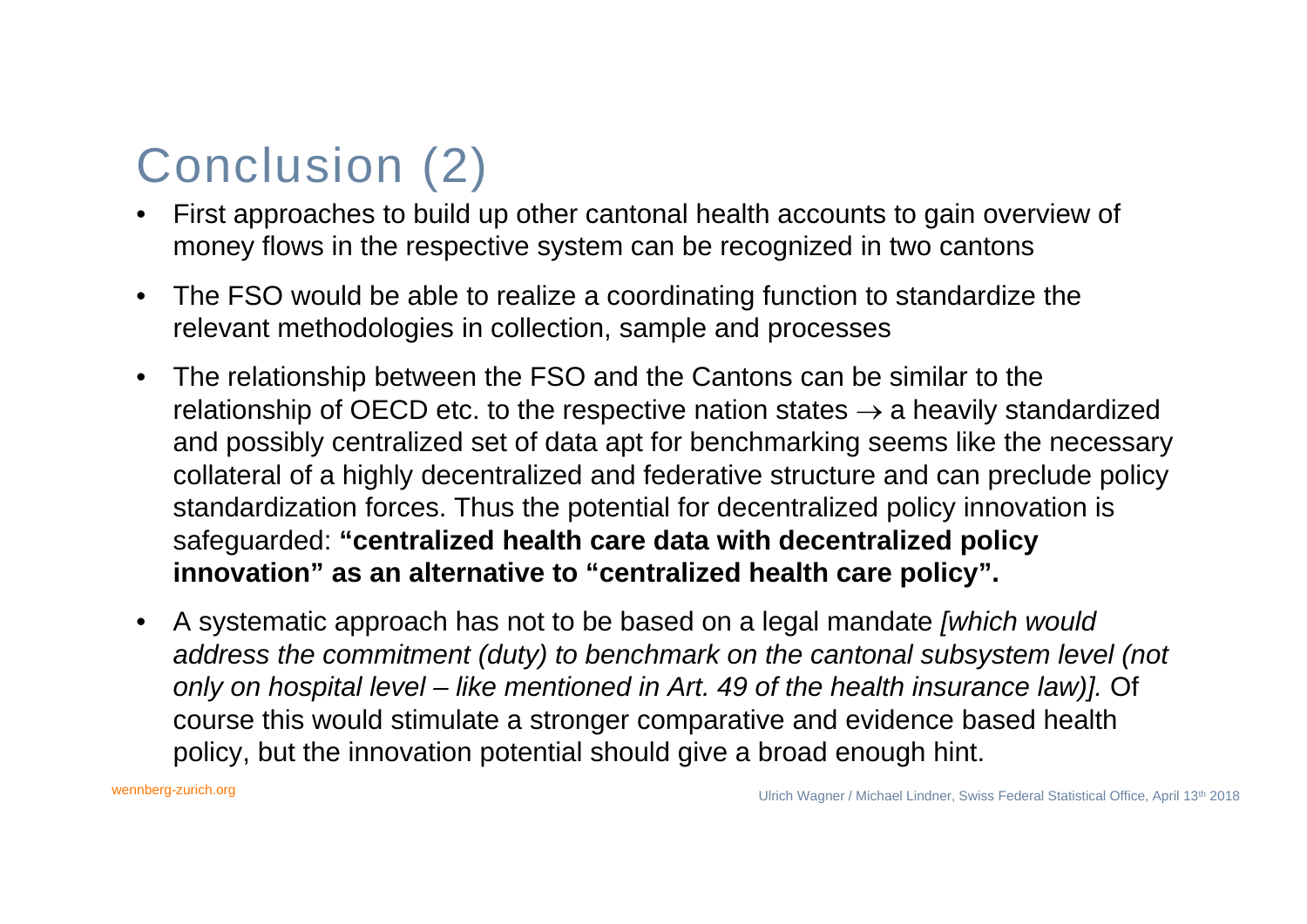

#### WENNBERG INTERNATIONAL COLLABORATIVE SPRING POLICY MEETING 2018





**Smarter Health Care** National Research Programme



Schweizerische Eidgenossenschaft Confédération suisse Confederazione Svizzera Confederaziun svizra

Swiss Confederation

Federal Department of Home Affairs FDHA **Federal Statistical Office FSO**